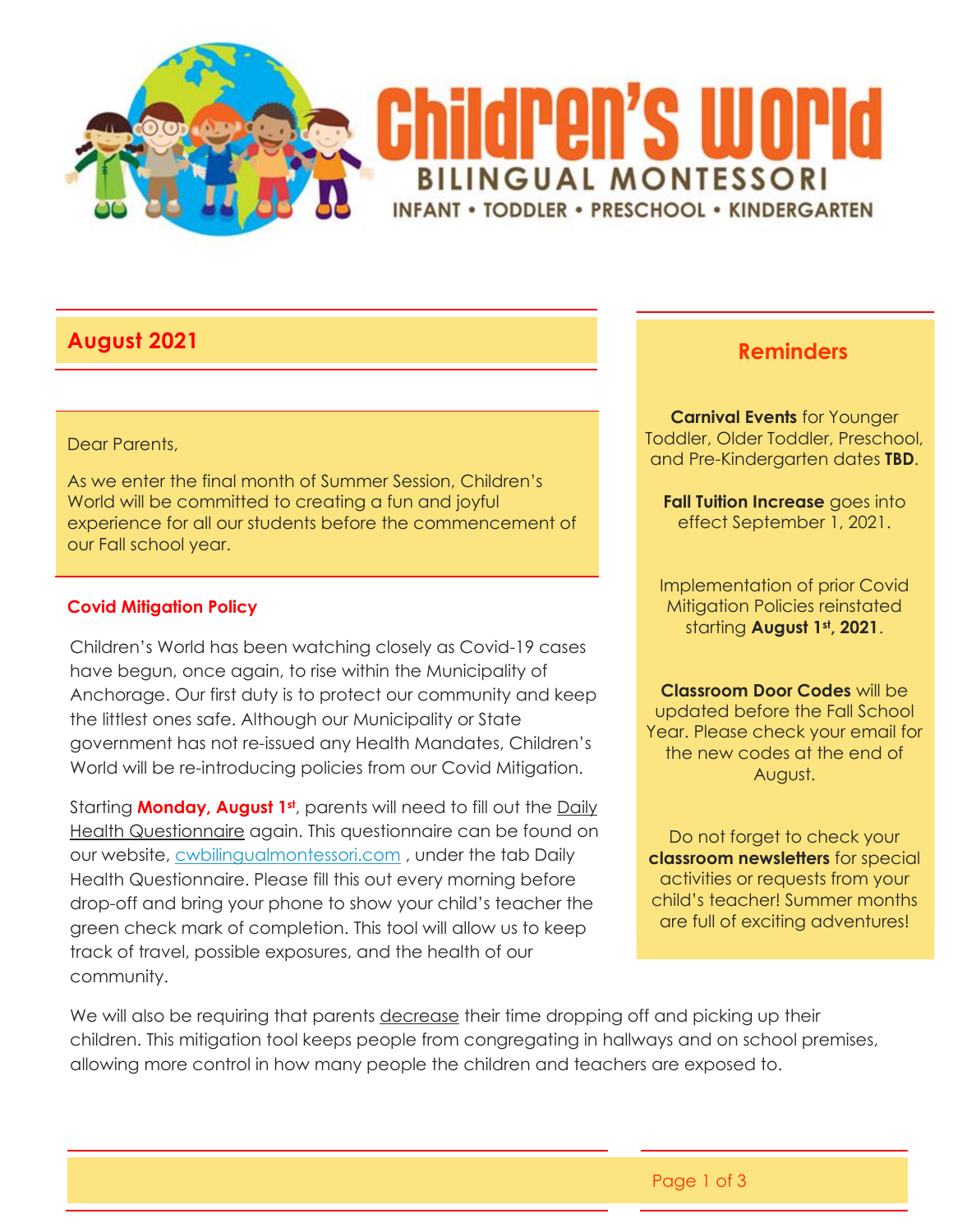Teachers are wearing their masks during the day; temperature checks are still ongoing and deep cleaning of the environment is being followed.

We understand that this is not where we hoped to be at the end of our Summer, but we must collectively do the right thing for our community.

#### **Carnival Extravaganza**

Children's World will be having a special Carnival Day for all the classrooms at the Main Site, located at 7423 Jewel Lake Rd. Each classroom will host a carnival for their students on one day in August and it is going to be a blast.

Younger Toddler, Older Toddler, Preschool and Pre-Kindergarten will all be partaking in this event. Please be on the lookout for updates with the specific days and times for your child's classroom.

### **Tuition Increase Notice**

On September 1, 2021, Children's World will be implementing a tuition increase for all students enrolled. This is an annual increase that was not implemented last year, due to the Covid-19 Pandemic.

This increase will go towards our staff's salaries, replacement of materials and improvement of facilities. Please find the Fall 2021/2022 School Year Tuitions attached at the end of this newsletter.

Sincerely,

Children's World Bilingual Montessori

Page 2 of 3